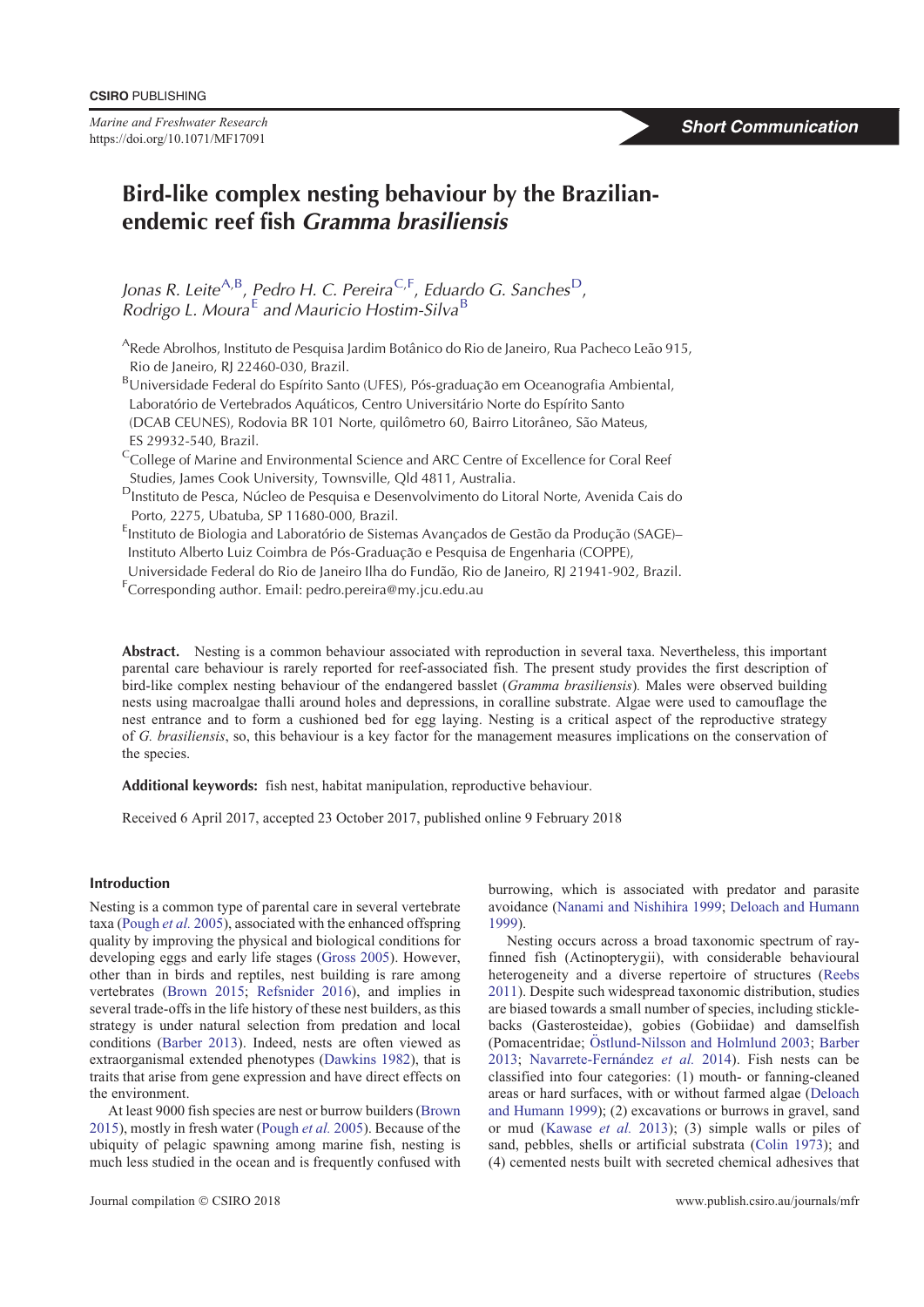aggregate algae, detritus or sand (Rushbrook *et al.* 2008). Despite the strong dependence of reef fish on the substrate (Sale 2002), reports of nesting and its ecological role are still scarce for reef ecosystems.

The West Atlantic reef fish family Grammatidae includes 13 species, but only *Gramma loreto* (Poey, 1868) is known to build nests (Asoh and Yoshikawa 1996). The Brazilian basslet (*Gramma brasiliensis* Sazima, Gasparini & Moura 1998) is the only species that occurs outside the Caribbean, being recorded from shallow coralline and rocky reefs from Maranhão (01°01′S,  $41^{\circ}48'$ W) south to Rio de Janeiro (22°54′S, 41°59′W) in Brazil, inhabiting vertical walls and shaded areas (Sazima *et al.* 1998). Akin to its Caribbean sister species *Gramma loreto*, the Brazilian basslet spawns in couples or harems, but is a protogynous hermaphrodite (Leite *et al.* 2016).

The present study describes the bird-like complex nesting behaviour of *G. brasiliensis*, discussing its ecological implications. Specifically, we describe nest preparation and nesting behaviour. The present data are part of a broader project aiming to support conservation measures and best practices for the aquarium trade of this Brazilian-endemic reef fish (Leite 2013; Leite *et al.* 2016). From 1995 to 2004, *G. brasiliensis* was one of Brazil's five most exported ornamental reef fish, reaching US, European and Asian markets (Monteiro-Neto *et al.* 2003; Gasparini *et al.* 2005). There are no previous official statistics, and the *G. brasiliensis* harvest was halted in 2004. Despite its importance as a fisheries resource, the biology of *G. brasiliensis* remains poorly studied.

## **Materials and methods**

Sampling was conducted between April 2011 and February 2012 in the Taipu de Fora Reef (13°56'20"S, 38°55'32"W), Bahia State, Brazil. The study site is a tide pool  $\sim$  400 m long and  $\sim$  50 m wide, with depth ranging from 0.5 to 8 m and a channel opening to the ocean on its north side. This large tidal pool located in the back reef is isolated only during low spring tides. The structure of the reef walls is made up of carbonate framework, crustose coralline algae and corals (e.g. *Mussismilia* sp*.*, *Montrastrea* sp*.* and *Siderastrea* sp.). Worm tubes, octocorals (e.g. Carijoa) and encrusting sponges such as *Spirastrella* sp. dominate the benthic cover in this habitat.

In the present study we conducted a total of 120 h of direct observations using SCUBA, with 30h of focal animal sampling (Lehner 1996; Martin and Bateson 2009), covering all seasons (summer: 21 December–19 March; autumn: 20 March–20 June; winter: 21 June–21 September; spring: 22 September– 20 December). Because this species is not sexually dimorphic, after 25 min of observation couples or harems ( $n = 64$  individuals) were collected with hand nets to determine sex and gonadal maturation stage (National Permit number 22123-1, SISBIO, Sistema de Autorização e Informação em Biodiversidade). Fish were anaesthetised with eugenol  $(50 \text{ mg } L^{-1})$ , measured, weighed, fixed in formalin (10%) and then transferred to ethanol (70%) after 48 h. Gonads were subsequently removed, dehydrated in an increasing ethanol series, cleared in xylene and embedded in histological paraffin (Beçak and Paulete 1976). Transverse and longitudinal histological sections ( $\sim$ 5  $\mu$ m) were stained with Harris haematoxylin and eosin. Sexual



**Fig. 1.** Nests built by the Brazilian-endemic and endangered reef fish *Gramma brasiliensis*. The male either used calcareous algae (*Jania* spp. and *Gelidiopsis* spp.) to camouflage the entrance (*a*) or interlaced the algae to build an outside wall, leaving a small entrance (*b*). (Photographs taken by J. R. Leite.)

development was classified according to Brown-Peterson *et al.* (2011) and Leite *et al.* (2016), encompassing five phases: immature (never spawned); developing (ovaries or testes beginning to develop, but not ready to spawn); spawning capable (developmentally and physiologically able to spawn in this cycle); regressing (cessation of spawning); and regenerating (sexually mature, reproductively inactive).

All specimens collected were also used in an integrated study of reproductive biology, diet, age and growth, as part of a broader research project.

#### **Results and discussion**

All sampled specimens were adults, with total lengths (TL) ranging from 31 to 84 mm for females ( $n = 33$ ), and from 44 to 96 mm  $(n = 31)$  for males. In all, 15 nests were observed. Only males were directly involved in nest building. These males were spawning capable and, in most cases  $(n = 12)$ , represented the largest individuals of pairs or harems. In all, 12 pairs and 8 harems (3–6 individuals) were recorded.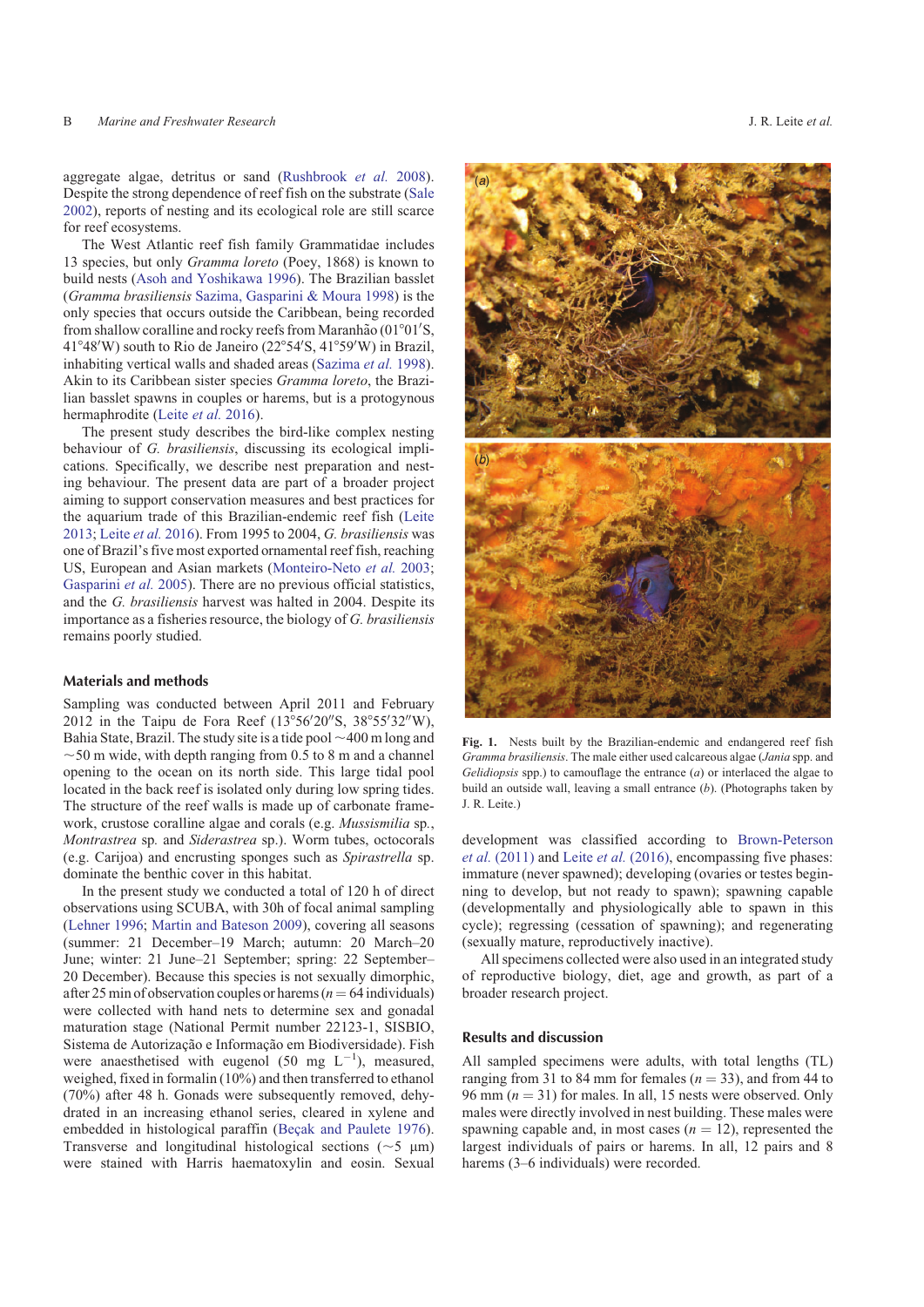

**Fig. 2.** Nest preparation and behaviour of the Brazilian-endemic and endangered reef fish *Gramma brasiliensis*. (*a*) Male guarding the nest entrance with a female around. (*b*) Nesting male. (*c*) An individual moving out of the nest during nesting preparation. (Photographs taken by J. R. Leite.)

Nest building started once the largest male selected holes or depressions in the lower surfaces of ledges and ceilings of small caves and started aggregating the thalli of calcareous algae (*Gelidiopsis* spp. and *Jania* spp.) harvested floating in the water column (see Video S1, available as Supplementary material to this paper). Algae were also used to form tangles in the deepest section inside the nest, resembling a cushion for egg laying. Remarkably, *G. brasiliensis* was not observed picking algae that was adhered to the substratum. Indeed, the algae used in nests were absent from the vicinity of the nests, suggesting active selection.

All nests were positioned in the ceilings of caves, and *G. brasiliensis*was always observed upside down beneath ledges. The selected crevices had a single narrow entrance surrounded by algae thalli interlaced with worm tubes (Fig. 1*a*). When the nest site was just a depression, males interlaced algae until a front wall was created for the nest. After nest preparation, sponges and other organisms grew among the algae thalli, consolidating the wall and contributing to nest camouflage (Fig. 1*b*).

Nest maintenance and protection was only undertaken by the largest dominant male (Fig. 2). Functional females (in all gonadal stages), small males and juveniles were observed entering crevices and burrows for refuge, but never manipulated the algae or undertook nest maintenance. These non-active male individuals did not exhibit nest fidelity, hiding in any available burrow when threatened, unlike the largest males, which exhibited nest fidelity.

Most reef fish are pelagic spawners and most benthic-egg layers tend to be abundant (e.g. pomacentrids; Sale 2002), in contrast with grammatids, which are never abundant. The birdlike nests and nesting behaviour described herein for *G. brasiliensis* are similar to those of *G. loreto*, the Caribbean sister species of *G. brasiliensis* (Asoh and Yoshikawa 1996). Given that most grammatids are deep-water dwellers, observational studies to determine whether other species also build nests are limited. Nesting is a critical aspect of the reproductive strategy of *G. brasiliensis*, which is a protogynous hermaphrodite that spawns few asynchronously developed egg masses  $(<100$ ) and exhibits male parental care (Leite *et al.* 2016). Although protogynous hermaphroditism is expected in other grammatids (de Mitcheson and Liu 2008), it has not been thoroughly assessed across the family, not even in shallowwater dwellers such as *G. loreto* (Asoh and Shapiro 1997).

Compared with other protogynous hermaphrodite fish, the sex ratio of the studied population  $(1:1)$  can be considered largely biased towards males (Sale 2002). Although females and juveniles frequently use burrows and crevices as protective retreats, only the larger dominant males in pairs or harems displayed territoriality and were engaged in nest building. The social structure and sex ratio of *G. brasiliensis* can be related to its protogynous hermaphroditism, combined with male parental care and nest building. This pattern contrasts with that of other protogynous hermaphrodites that are generally pelagic spawners, non-territorial and larger sized. Although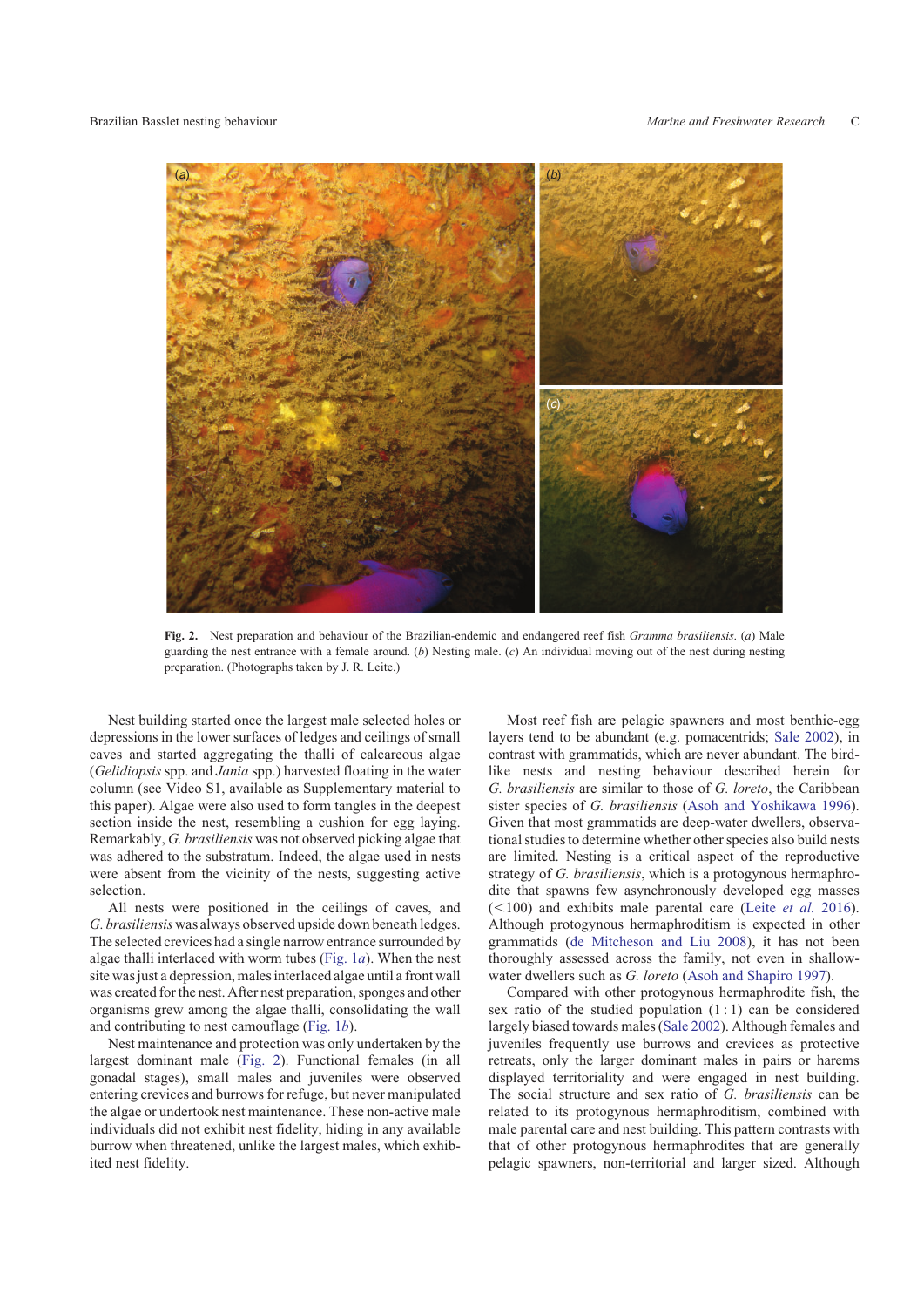larger males compete agonistically for the dominant status within pairs or groups (J. R. Leite, pers. obs.), the capable but non-dominant male may rapidly take over the dominant role following the death of the largest male.

Geniculate calcareous algae and macroalgae were harvested in the water column and used as construction materials in *G. brasiliensis* nests. Such selectivity and harvesting mode are related to the absence of algae suitable for nest building along the dark surfaces of the ledges where nests are built, as well as the species' small home range and feeding tactics. *G. brasiliensis* visually selects food items in the water column in the vicinity of its territory, rapidly retreating to burrows and crevices when threatened. Picking prey in algae attached to the bottom was only eventually recorded. Therefore, the harvesting of building materials in the water column is similar and compatible with the feeding tactics of *G. brasiliensis*, as longer-ranging harvesting of suitable materials in well-lit habitats would greatly increase predation risk. Interestingly, instead of choosing the most abundant building materials, nest-building reef fish tend to select specific algae for nest construction. For example, the Mediterranean wrasse *Symphodus ocellatus*selects *Jania rubens* as the main building material for its nests (Sinopoli *et al.* 2015), similar to *G. brasiliensis*, which also selected *Jania* spp. for nest building in tropical coralline reefs

*Gramma brasiliensis* was heavily exploited by the ornamental trade until 2004, and its populations were significantly reduced (Monteiro-Neto *et al.* 2003; Gasparini *et al.* 2005). Habitat loss has also escalated, and this species is now considered 'endangered' and its trade has been banned (Instrução Normativa N0 5. Diário Oficial da União 28/05/2004, 136-142; Sampaio and Notthingan 2007). In recent decades, the ornamental trade of marine fish has grown extensively, both worldwide (Andrews 1990; Fujita *et al.* 2014) and in Brazil (Monteiro-Neto *et al.* 2003). Andrews (1990) suggested that almost all marine fish in the ornamental trade are wild caught under uncontrolled regimes, resulting in several cases of marked population declines. In Brazil, at least one case of local collapse after aquarium trade exploitation of *G. brasiliensis* has been reported (Ferreira *et al.* 2005).

The complex bird-like nesting behaviour of the Brazilian basslet, combined with its territorialism, reduced number of eggs and male parental care, suggests that its populations are highly vulnerable to selective exploitation by the ornamental trade. Therefore, this Brazilian-endemic and endangered species requires specific conservation and management strategies. In addition to the establishment and enforcement of marine protected areas and captive breeding programs, restrictions on effort and establishment of a total allowable catch must be implemented if the fishing ban is halted.

## **Conflicts of interest**

The authors declare that they have no conflicts of interest.

### **Acknowledgements**

The authors thank Fundação de Amparo à Pesquisa do Estado do Espirito Santo for a doctoral scholarship (for J. R. Leite) at the Universidade Federal do Espirito Santo, as well as Fundação de Amparo à Pesquisa do Estado de São Paulo, Fundação de Amparo à Pesquisa do Estado do Rio de Janeiro, Coordenação de Aperfeiçoamento de Pessoal de Nível Superior, Conselho Nacional de Desenvolvimento Científico e Tecnológico, Rede Abrolhos and Brasoil, Gilberto Menezes Amado Filho and Instituto Meros do Brasil for Ph.D. schoolarship (for J. R. Leite) and laboratory support.

#### **References**

- Andrews, C. (1990). The ornamental fish trade and fish conservation. *Journal of Fish Biology* **37**(Suppl. A), 53–59. doi:10.1111/J.1095- 8649.1990.TB05020.X
- Asoh, K., and Shapiro, D. Y. (1997). Bisexual juvenile gonad and gonochorism in the fairy basslet, *Gramma loreto. Copeia* **1997**, 22–31. doi:10.2307/1447836
- Asoh, K., and Yoshikawa, T. (1996). Nesting behavior, male parental care, and embryonic development in the fairy basslet, *Gramma loreto. Copeia* **1996**, 1–8. doi:10.2307/1446936
- Barber, I. (2013). The evolutionary ecology of nest construction: insight from recent fish studies. *Avian Biology Research* **6**(2), 83–98. doi:10.3184/175815513X13609538379947
- Beçak, W., and Paulete, J. (1976). 'Técnicas de citologia e histologia.' (Livros Técnicos e Científicos Editora: Rio de Janeiro, Brazil.)
- Brown, C. (2015). Fish intelligence, sentience and ethics. *Animal Cognition* **18**(1), 1. doi:10.1007/S10071-014-0761-0
- Brown-Peterson, N. J., Wyanski, D. M., Saborido-Rey, F., Macewicz, B. J., and Lowerre-Barbieri, S. K. (2011). A standardized terminology for describing reproductive development in fishes. *Marine and Coastal Fisheries* **3**, 52–70. doi:10.1080/19425120.2011.555724
- Colin, P. L. (1973). Burrowing behaviour of the yellowhead jawfish, *Opistognathus aurifrons. Copeia* **1973**, 84–90. doi:10.2307/1442361
- Dawkins, R. (1982). 'The Extended Phenotype.' (W. H. Freeman & Co.: Oxford, UK.)
- de Mitcheson, Y. S., and Liu, M. (2008). Functional hermaphroditism in teleosts. *Fish and Fisheries* **9**, 1–43. doi:10.1111/J.1467-2979.2007. 00266.X
- Deloach, N., and Humann, P. (1999). 'Reef Fish Behavior, Florida, Caribbean, Bahamas.' (New World Publications: Jacksonville, FL, USA.).
- Ferreira, B. P., Mello, T. R. R., and Reinhardt, M. H. (2005). Peixes ornamentais marinhos dos recifes de Tamandaré (PE): padrões de distribuição, conservação e educação ambiental. In 'Boletim Técnico Científico do CEPENE', 13(1), pp. 9-23. (Ministério do Meio Ambiente: Tamandaré, Brazil.) Available at http://www.icmbio.gov. br/cepene/images/stories/publicacoes/btc/vol13/btc-vol13.pdf [Verified 28 November 2017].
- Fujita, R., Thornhill, D. J., Karr, K., Cooper, C. H., and Dee, L. E. (2014). Assessing and managing data-limited ornamental fisheries in coral reefs. *Fish and Fisheries* **15**(4), 661–675. doi:10.1111/FAF.12040
- Gasparini, J. L., Floeter, S. R., Ferreira, C. E. L., and Sazima, I. (2005). Marine ornamental trade in Brazil. *Biodiversity and Conservation* **14**, 2883–2899. doi:10.1007/S10531-004-0222-1
- Gross, M. R. (2005). The evolution of parental care. *The Quarterly Review of Biology* **80**(1), 37–45. doi:10.1086/431023
- Kawase, H., Okata, Y., and Kimiaki, I. (2013). Role of huge geometric circular structures in the reproduction of a marine pufferfish. *Scientific Reports* **3**, 2106. doi:10.1038/SREP02106
- Lehner, P. N. (1996). 'Handbook of Ethological Methods', 2nd edn. (Cambridge University Press: Cambridge, UK.)
- Leite, J. R. (2013). Biologia reprodutiva e etologia de *Gramma brasiliensis* Sazima, Gasparini & Moura, 1998. Ph.D. Thesis, Universidade Federal do Espírito Santo, Vitória, Brazil. doi:10.13140/RG.2.1. 3165.2244
- Leite, J. R., Freitas, M. O., Sanches, E. G., Gomes, M. L.M., Hostim-Silva,M., and Cole, K. S. (2016). Rediscovering hermaphroditism in Grammatidae with the description of the testicular gland in Brazilian Basslet *Gramma brasiliensis. Brazilian Journal of Biology* **76**(3), 743–749. doi:10.1590/ 1519-6984.03115